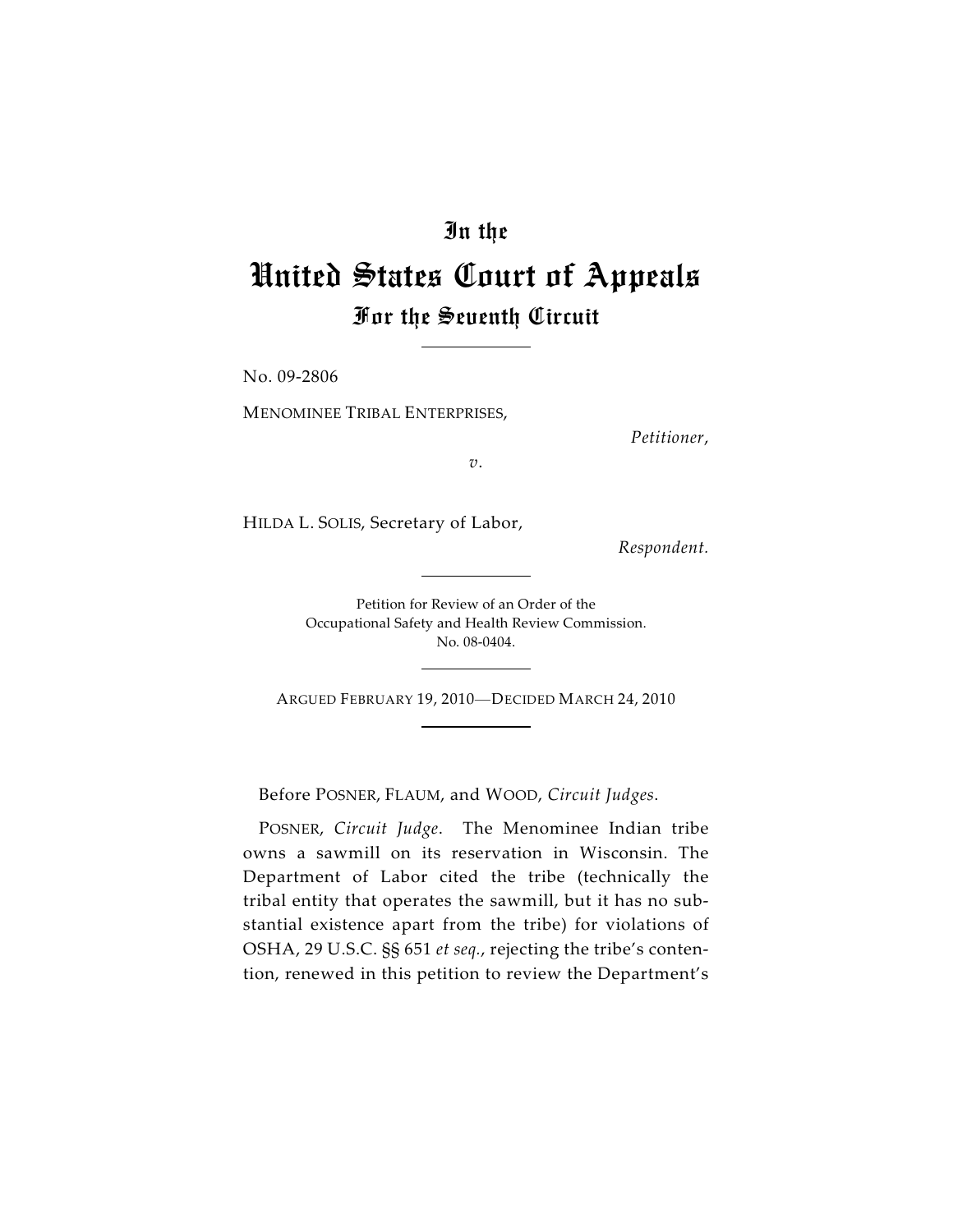decision, that it is exempt. The Department asks us to ignore some of the arguments that the tribe makes on the ground that they were not made at the administrative level. That may be right, but they are pure issues of law, they have been briefed and argued, and for us to refuse to resolve them would simply invite future litigation between these parties. OSHA's exhaustion provision, 29 U.S.C. § 660(a), allows for exceptions, although the provision refers to "extraordinary circumstances" and so has been construed narrowly. *Globe Contractors, Inc. v. Herman*, 132 F.3d 367, 370-71 (7th Cir. 1997); *Harry C. Crooker & Sons, Inc. v. OSHRC*, 537 F.3d 79, 85 (1st Cir. 2008); *Todd Shipyards Corp. v. Secretary of Labor*, 586 F.2d 683, 688-89 (9th Cir. 1978); see also *Renegotiation Board v. Bannercraft Clothing Co.*, 415 U.S. 1, 23-24 (1974).

The Occupational Safety and Health Act contains an express exemption for the federal government (except the Postal Service) and for state and local governments, 29 U.S.C. § 652(5), but says nothing about Indian tribes. We cannot terminate this lawsuit with that observation, however (though neither can we accept the tribe's contention that since a tribe is just like a state or a local government it is within the express exemption for state and local government). Statutes of general applicability that do not mention Indians are nevertheless usually held to apply to them. *FPC v. Tuscarora Indian Nation*, 362 U.S. 99, 116 (1960) ("a general statute in terms applying to all persons includes Indians and their property interests"); *Smart v. State Farm Ins. Co.*, 868 F.2d 929, 932 (7th Cir. 1989) ("general statutes . . . whose con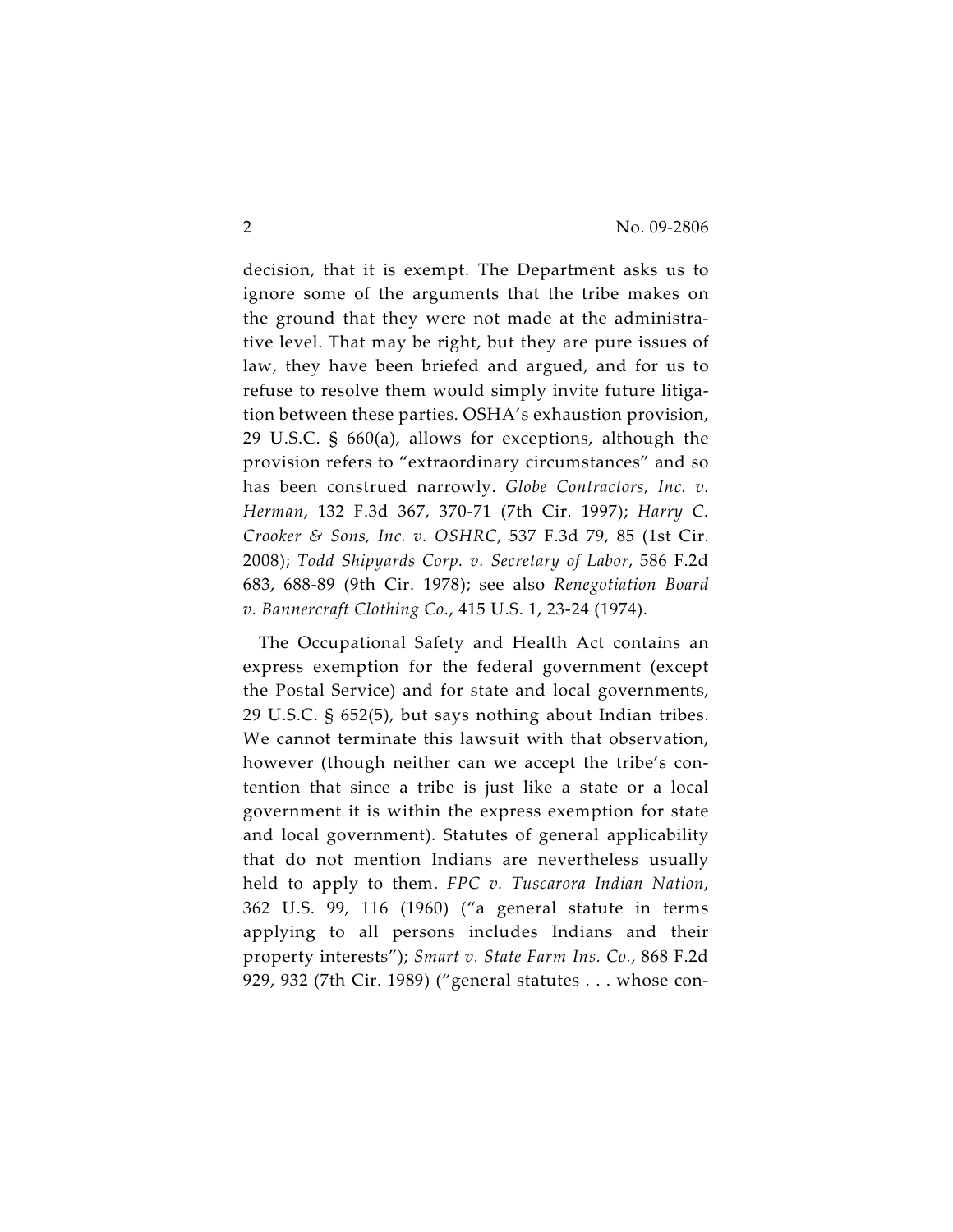cerns are widely inclusive and do not affect traditional Indian or Tribal rights"); *Donovan v. Coeur d'Alene Tribal Farm*, 751 F.2d 1113, 1116 (9th Cir. 1985); Felix S. Cohen, *Handbook of Federal Indian Law* § 2.03, pp. 128-32 (2005 ed.); William Buffalo & Kevin J. Wadzinski, "Application of Federal and State Labor and Employment Laws to Indian Tribal Employers," 25 *U. Memphis L. Rev.* 1365, 1377-83 (1995); Vicki J. Limas, "Application of Federal Labor and Employment Statutes to Native American Tribes: Respecting Sovereignty and Achieving Consistency," 26 *Ariz. St. L.J.* 681, 694-700 (1994).

But there are exceptions; a statute of general applicability will be held inapplicable to Indians if it would interfere with tribal governance, as in *Reich v. Great Lakes Indian Fishing & Wildlife Comm'n*, 4 F.3d 490 (7th Cir. 1993), where we rejected the application of the Fair Labor Standards Act to Indian game wardens. Or if it would clash with rights granted Indians by other statutes or by treaties with Indian tribes (which are the legal equivalent of federal statutes, *Ward v. Race Horse*, 163 U.S. 504, 510-11 (1896); *Menominee Indian Tribe of Wisconsin v. Thompson*, 161 F.3d 449, 457 (7th Cir. 1998); *Reich v. Great Lakes Indian Fish & Wildlife Comm'n*, *supra*, 4 F.3d at 493; *Solis v. Matheson*, 563 F.3d 425, 434 (9th Cir. 2009)). *Morton v. Mancari*, 417 U.S. 535, 550 (1974); *United States v. Smiskin*, 487 F.3d 1260, 1264 (9th Cir. 2007); *EEOC v. Cherokee Nation*, 871 F.2d 937, 938 (10th Cir. 1989). Or if there is persuasive evidence that Congress did not intend by its silence that the statute would apply to Indians. *Taylor v. Alabama Intertribal Council Title IV J.T.P.A.*, 261 F.3d 1032, 1035 (11th Cir. 2001) (per curiam);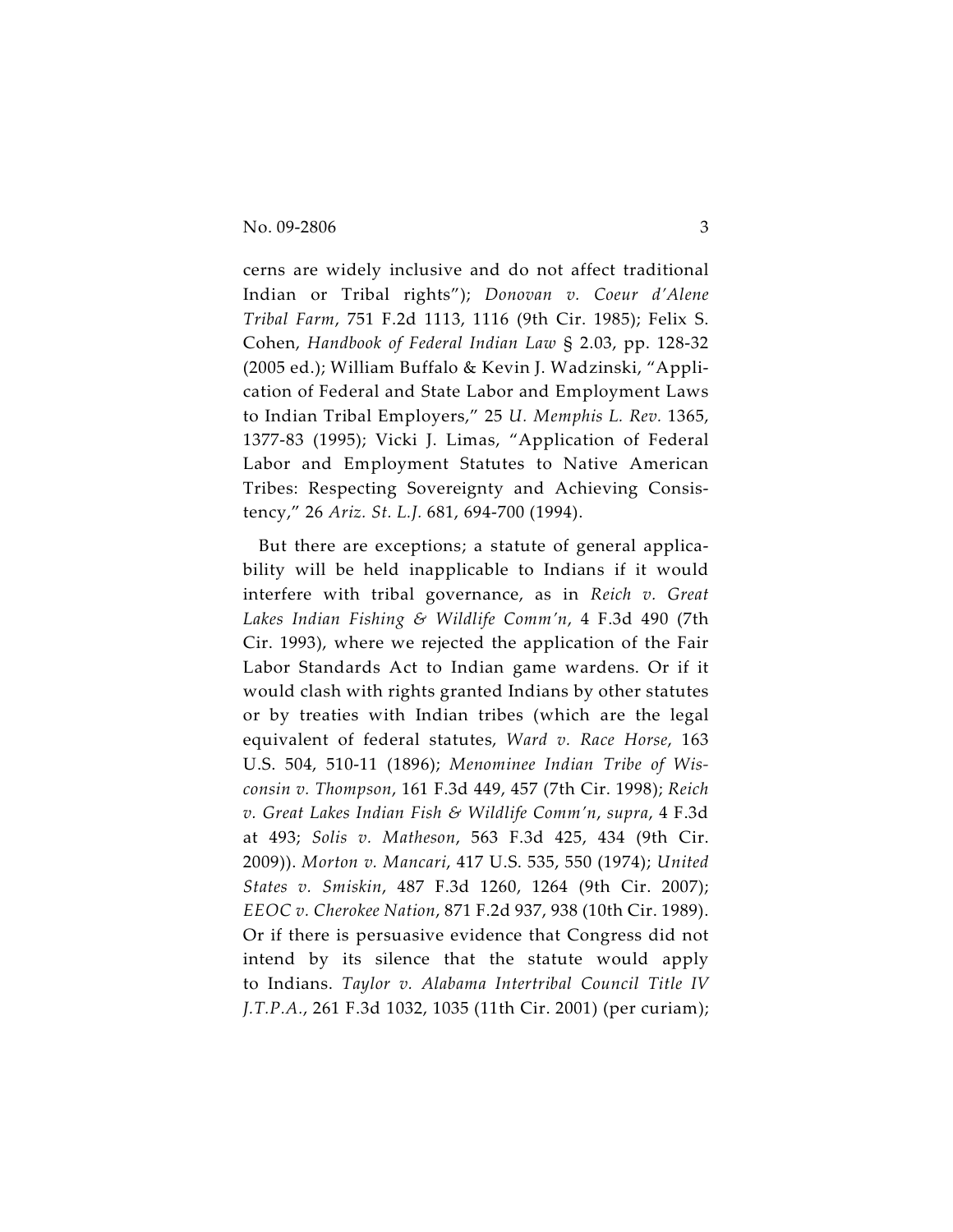*United States v. Jackson*, 600 F.2d 1283, 1286-87 (9th Cir. 1979).

The first and third of these exceptions are inapplicable. The Menominees' sawmill is just a sawmill, a commercial enterprise. And there is no indication in OSHA, or its legislative history, that the statute's silence with regard to Indian tribes meant that Congress intended that OSHA not be applicable to tribes. The second exception, however, which requires considering whether the federal statute would infringe rights granted Indian tribes by other statutes or by treaties, is potentially applicable.

By a series of treaties with the federal government made between 1831 and 1856, a reservation was created for the Menominee Indians in a Wisconsin forest. In 1908 the Bureau of Indian Affairs built a sawmill on the reservation and having done so the Bureau managed it for the benefit of the tribe. But in 1954 Congress terminated federal control over the Menominees' reservation, thus subjecting it to governance by the State of Wisconsin. As part of the termination, the sawmill was transferred to a corporation owned by the tribe. Menominee Termination Act, 25 U.S.C. §§ 891 *et seq*.

The period between 1943 and 1961 has been called the "termination era" by scholars of federal Indian policy. The Menominees were just one of seventy tribes and bands terminated in 1954. Cohen, *supra*, § 1.06, p. 95. "Under Termination, the federal government pursued a policy of ending its special relationship with Indian tribes and transferring tribal territories to the members individually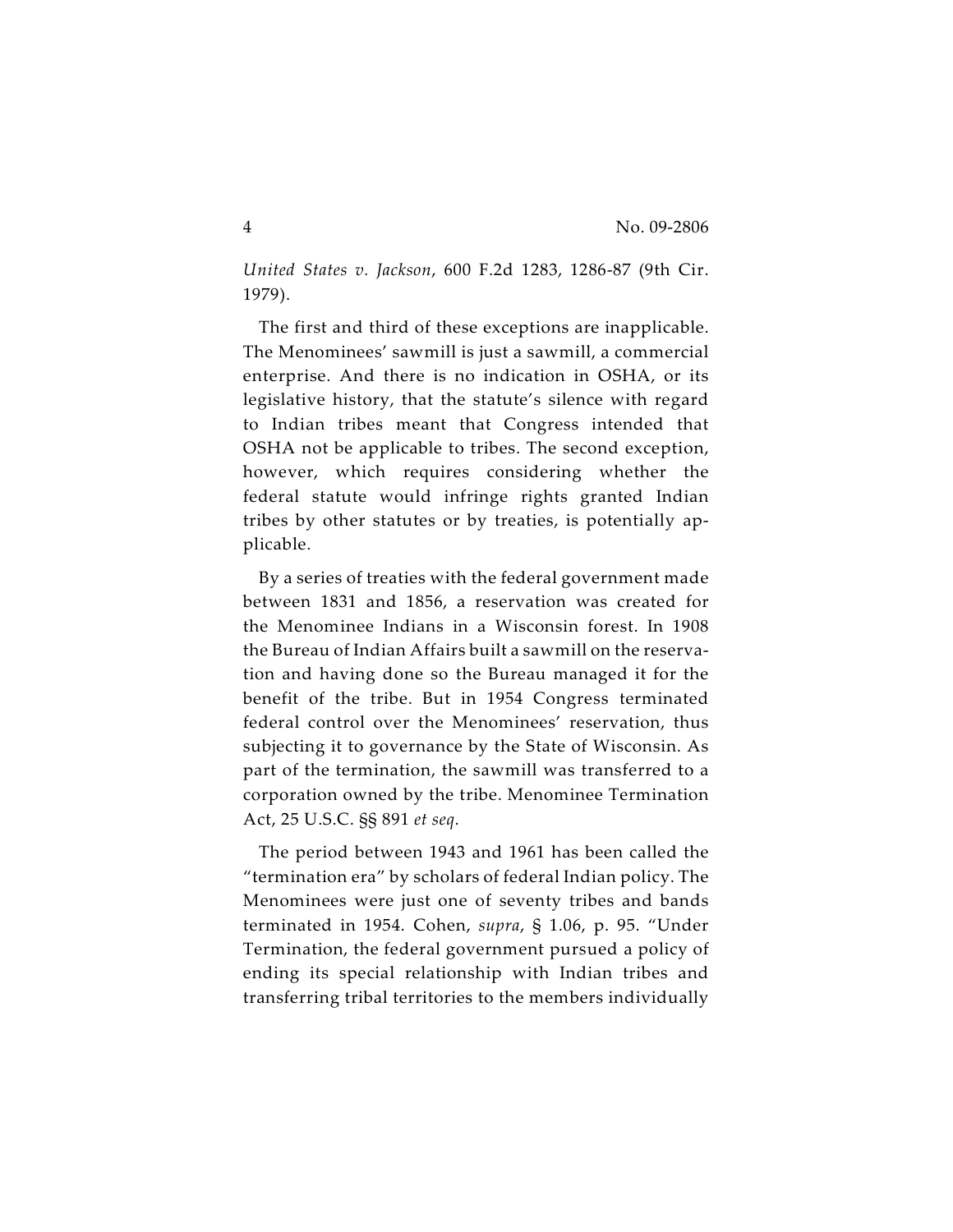or as shareholders in state chartered corporations." Bethany R. Berger, "Red: Racism and the American Indian," 56 *UCLA L. Rev.* 591, 641-42 (2009).

The Menominees soured on termination. They (or at least their leaders) didn't think that the Wisconsin taxes and regulations to which termination exposed the tribe and its enterprises (including the sawmill) were offset by benefits received from the state. They were also unhappy to see tribal lands pass into private ownership. So they complained to Congress, which in 1973 passed the Menominee Restoration Act, 25 U.S.C. §§ 903 *et seq*. The Act restored the tribe and its property, including the sawmill, to their status under the treaties. 25 U.S.C. §§ 903a(b), 903d; see Joseph F. Preloznik & Steven Felsenthal, "The Menominee Struggle to Maintain Their Tribal Assets and Protect Their Treaty Rights Following Termination," 51 *N. Dak. L. Rev.* 53, 68-70 (1974). The tribe negotiated the details of the restoration with the Department of the Interior. In 1975 the results of the negotiations, so far as pertained to the sawmill, were embodied in the "Management Plan of Menominee Enterprises, a Tribal Enterprise of the Menominee Indian Tribe of Wisconsin."

The Restoration Act had required that the Management Plan be submitted to Congress, which would have 60 days to pass a resolution of disapproval before the plan took effect. 25 U.S.C. §§ 903d(a), (b). The 60 days elapsed without either house of Congress taking any action.

The Act provides that "there are hereby reinstated all rights and privileges of the tribe or its members under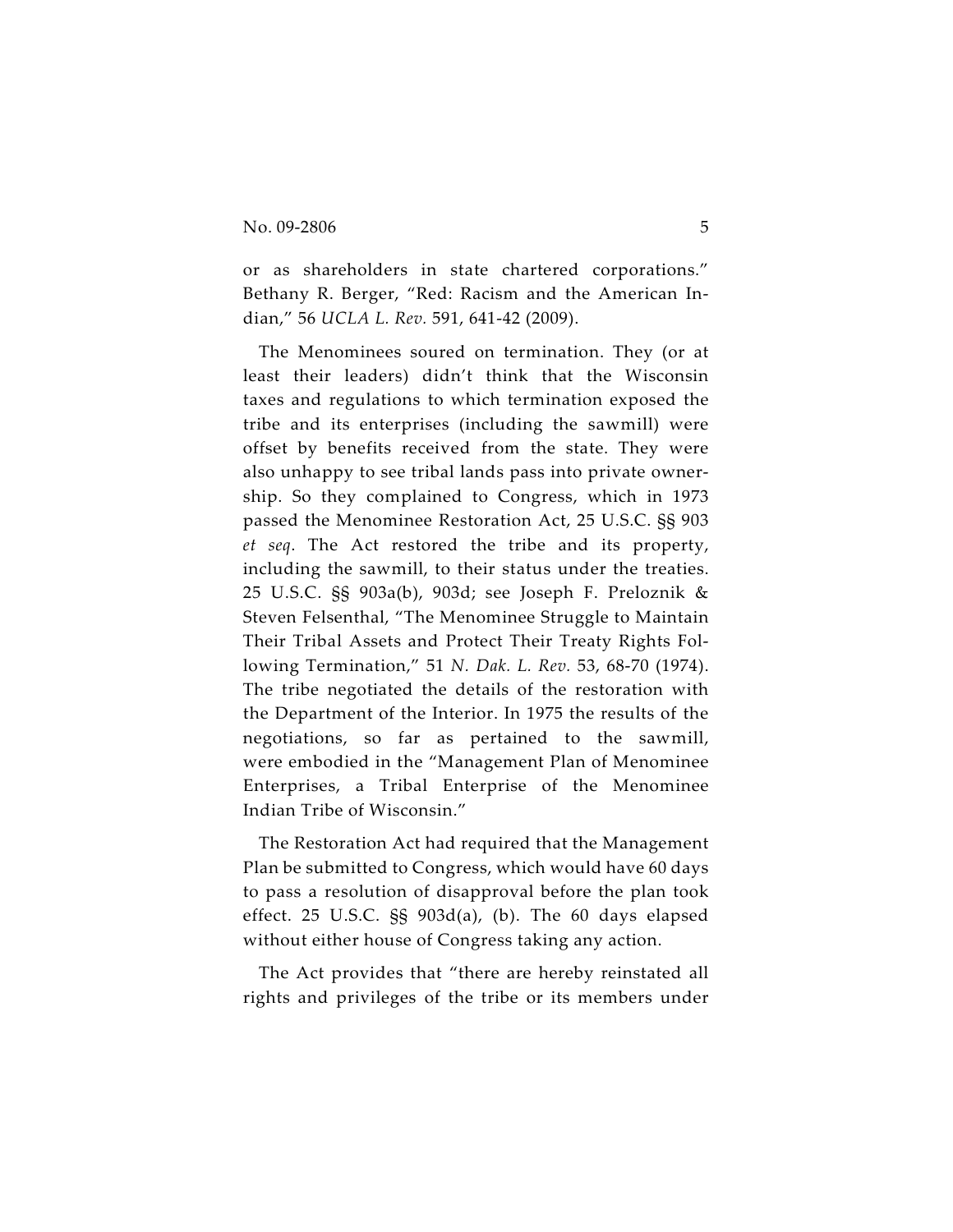Federal treaty, statute, or otherwise which may have been diminished or lost pursuant to" the Termination Act. 25 U.S.C. § 903a(b); see also *id*., §§ 903a(c), (d). But all that we are pointed to in the treaties, or any laws, that is contended to have exempted the sawmill from federal regulation before the Termination Act is a provision of the 1856 treaty that if any earlier treaty or agreement "should prove insufficient," the President or Congress may "adopt such policy in the management of the affairs of the Menominees as in [their] judgment may be most beneficial to them." Treaty of 1856, art. 3, §1, 11 Stat. 679. This is permissive rather than directive—is classic "precatory" language, see *Pennhurst State School and Hospital v. Halderman*, 451 U.S. 1, 19 (1981); *Perry v. Housing Authority of City of Charleston*, 664 F.2d 1210, 1217-18 and n. 14 (4th Cir. 1981); *Medellin v. Texas*, 128 S. Ct. 1346, 1358- 59 (2008); *Sturgis v. Paine*, 16 N.E. 21 (Mass. 1888) (Holmes, J.)—and even if directive would be too vague to create an exemption from OSHA. *U.S. Dep't of Labor v. OSHRC*, 935 F.2d 182, 186-87 (9th Cir. 1991); see also *Smart v. State Farm Ins. Co.*, *supra*, 868 F.2d at 934-35.

With the Act unavailing, the tribe asks us to treat the Management Plan as if it were a statute, because it was submitted to Congress for [dis]approval. Congress can if it wants require advance submission of regulations to it, to make it easier for it to prohibit them. *Alaska Airlines, Inc. v. Brock*, 480 U.S. 678, 689-90 (1987); *INS v. Chadha*, 462 U.S. 919, 935 n. 9 (1983); *Sibbach v. Wilson & Co.*, 312 U.S. 1, 15-16 (1941); *United States v. Scampini*, 911 F.2d 350, 353-54 (9th Cir. 1990). But its failure to exercise its option of prohibiting them does not make them statutes;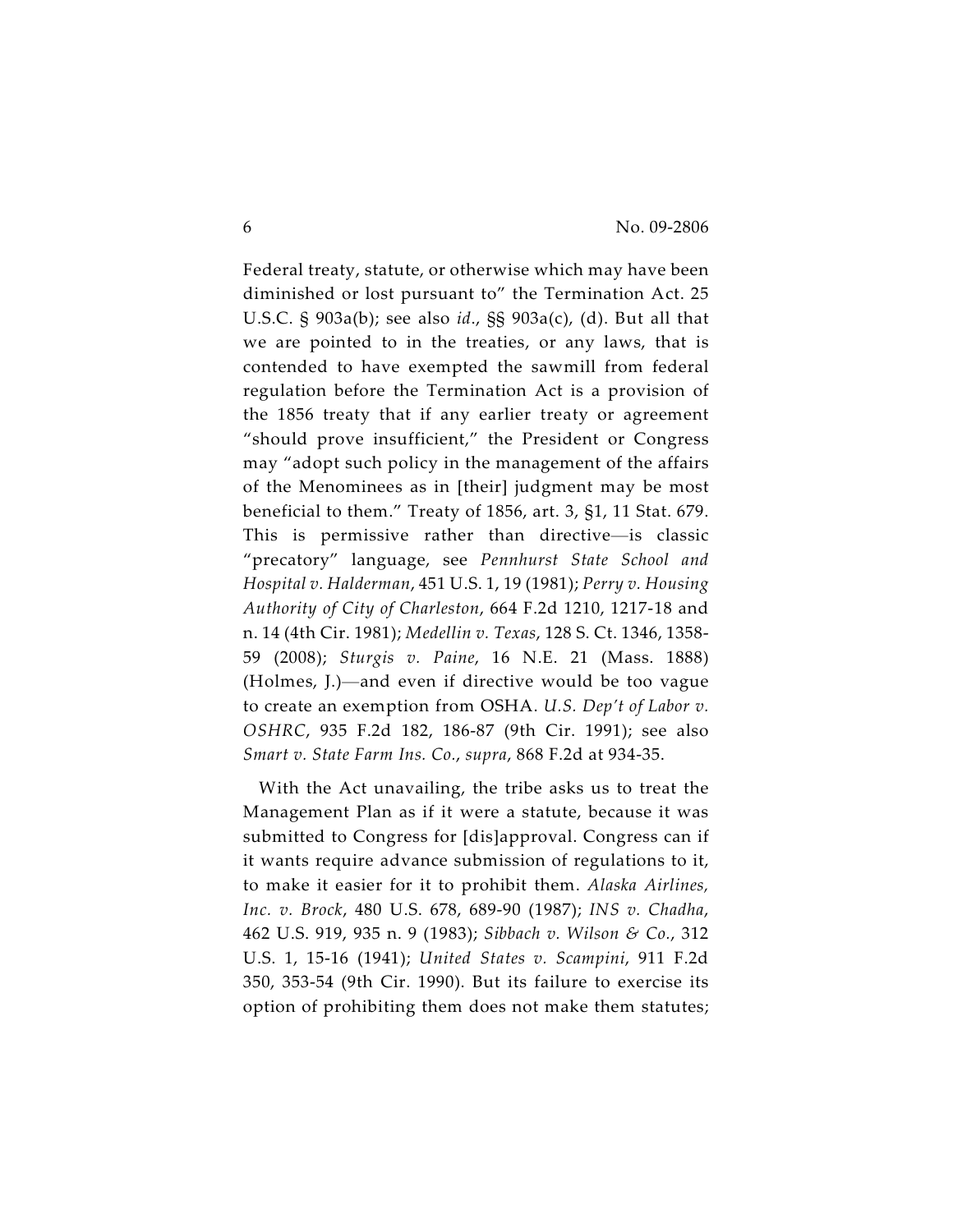Article I of the Constitution prescribes the exclusive procedure for enacting federal statutes. *Clinton v. City of New York*, 524 U.S. 417, 439-40 (1998); *INS v. Chadha*, *supra*, 462 U.S. at 951; *Sobitan v. Glud*, 589 F.3d 379, 384 (7th Cir. 2009).

Occasionally, though, a court will treat a failure to disapprove a submitted regulation as *some* evidence of congressional approval of the regulation, *Bob Jones University v. United States*, 461 U.S. 574, 600-01 (1983); *North Haven Board of Education v. Bell*, 456 U.S. 512, 533-35 (1982); *Federal Election Commission v. Democratic Senatorial Campaign Committee*, 454 U.S. 27, 34 (1981)—evidence similar to that furnished by legislative history, which federal courts still use—if with diminished enthusiasm, *BedRoc Ltd. v. United States*, 541 U.S. 176, 186-87 and n. 8 (2004); *Livingston Rebuild Center, Inc. v. Railroad Retirement Board*, 970 F.2d 295, 297-98 (7th Cir. 1992); *Continental Can Co. v. Chicago Truck Drivers, Helpers & Warehouse Workers Union (Independent) Pension Fund*, 916 F.2d 1154, 1157-58 (7th Cir. 1990); see also Adrian Vermeule, "Legislative History and the Limits of Judicial Competence: The Untold Story of *Holy Trinity Church*," 50 *Stan. L. Rev.* 1833 (1998)—for help in trying to ascertain statutory meaning. In dealing with the awkward issue of federal regulation of Indians (awkward because of the nation's history of mistreatment of Indians), courts, as we said, search for evidence of congressional forbearance beyond what can be found in the text of treaties and statutes.

But even if we assumed that the Management Plan expressed the will of Congress, we could not find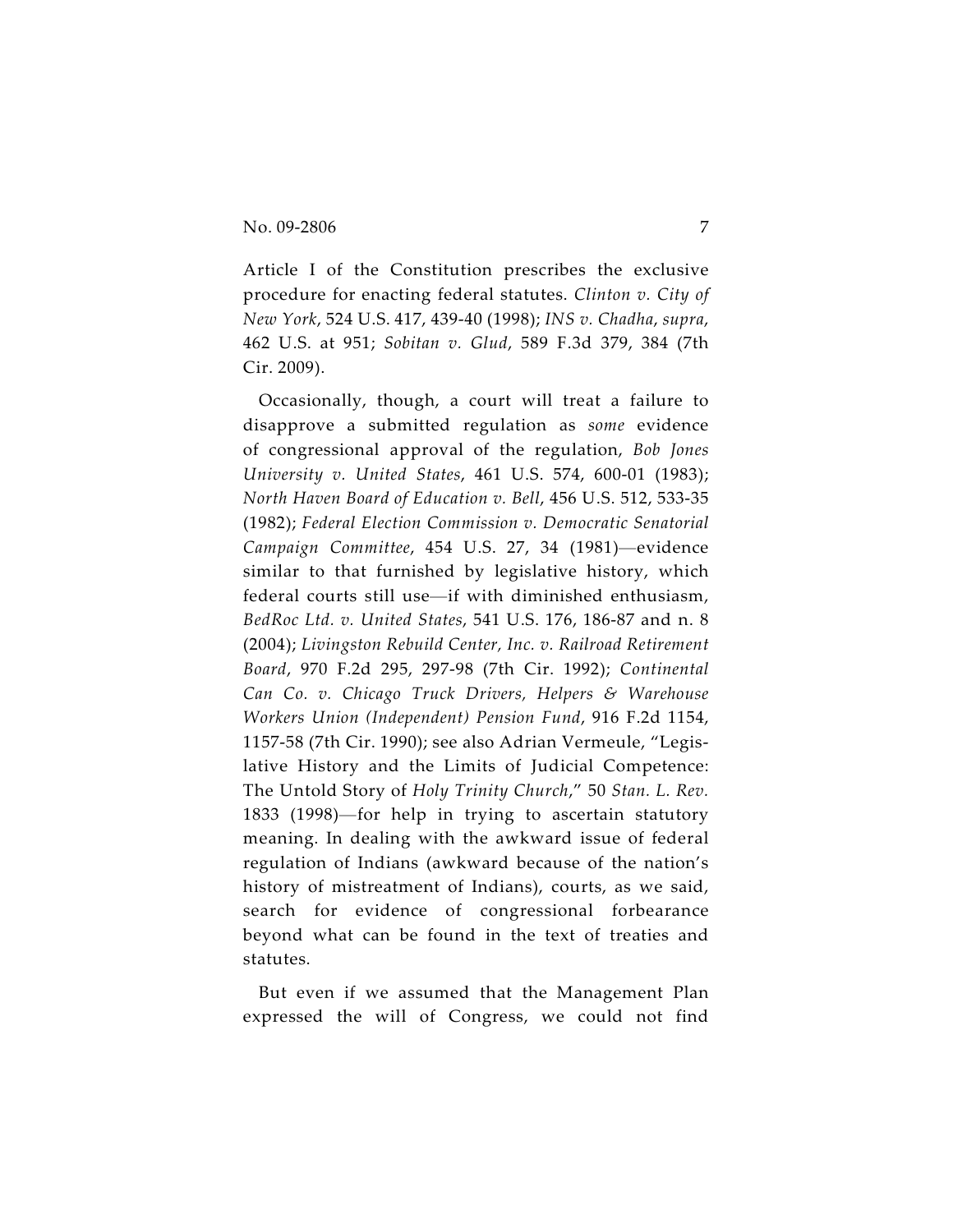support for the proposition that Congress wanted to exempt the Menominees' sawmill from OSHA. A rider to the plan, called the "Trust and Management Agreement," states that "the Secretary shall have no authority in regard to the management of the tribal business, except as specifically provided in this agreement"—but the "Secretary" referred to is the Secretary of the Interior, not the Secretary of Labor. Paragraph 4(f) of the plan authorizes the tribal enterprise that manages the sawmill "to make and amend reasonable rules and regulations concerning the use of the subject property." Since the Management Plan was to be executed by the tribal enterprise, the enterprise needed authority to make rules and regulations for the sawmill's operations. That doesn't imply authority to preempt federal law. States have broad regulatory authority too, but it does not authorize them to opt out of federal statutes. A state cannot legislate an exemption from OSHA, and neither can a tribe.

The tribe does not argue that OSHA fails to make a good fit with the operation of a sawmill on an Indian reservation. On the contrary, asked at argument whether there was anything special about a sawmill owned and operated by an Indian enterprise that might make OSHA unsuitable for application to such an enterprise, the tribe's lawyer answered no. He said that the tribe makes every effort to comply with OSHA, that it seeks the advice of the Occupational Safety and Health Administration, and that its objection is merely to having to pay fines if it fails to comply. The sawmill's output (some \$20 million worth in 2005, the latest date for which the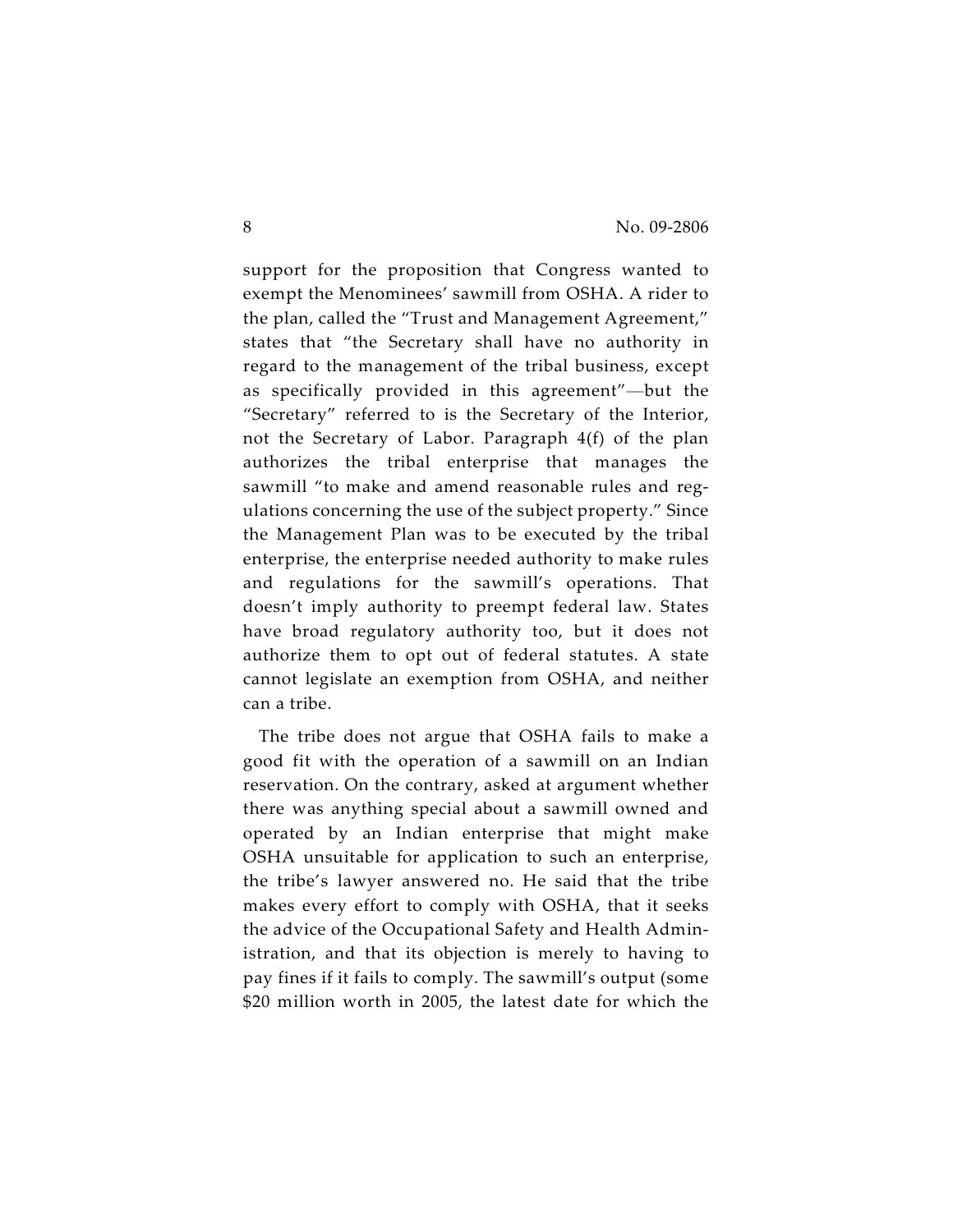record contains such data) is sold in interstate commerce, in competition with sawmills owned by non-Indian enterprises. Exempting a sawmill owned by an Indian tribe from the obligations that OSHA imposes on its competitors seems hardly necessary to implement the Restoration Act or the Management Plan, let alone the 1856 treaty or any earlier treaty.

The scanty case law on the application of OSHA to Indian tribes does not support the Menominees' claim to be exempt. There are four potentially relevant cases: *Reich v. Mashantucket Sand & Gravel*, 95 F.3d 174, 182 (2d Cir. 1996); *U.S. Dep't of Labor v. OSHRC*, *supra*, 935 F.2d at 187; *Donovan v. Coeur d'Alene Tribal Farm*, *supra*, 751 F.2d at 1117-18, and *Donovan v. Navajo Forest Products Industries*, 692 F.2d 709, 714 (10th Cir. 1982). Only the last-cited case rejects the exemption. In *Mashantucket* the tribal enterprise employed non-Indians as well as Indians and was primarily engaged in construction of a casino engaged in interstate commerce. Since non-Indians are not subject to tribal jurisdiction, the enterprise could not be thought part of the tribe's governance structure. *Coeur d'Alene Tribal Farm* was similar: the Indian enterprise employed non-Indians in a commercial enterprise. We don't have that here; but it is equally the case that the sawmill is not part of the Menominee's governance structure; it is just a sawmill.

In *U.S. Dep't of Labor v. OSHRC*, the question was whether a tribal rule excluding non-Indians from the tribe's reservation applied to OSHA inspectors, in which event, as a practical matter, OSHA would not be enforceable in the reservation. In answering "no," the court